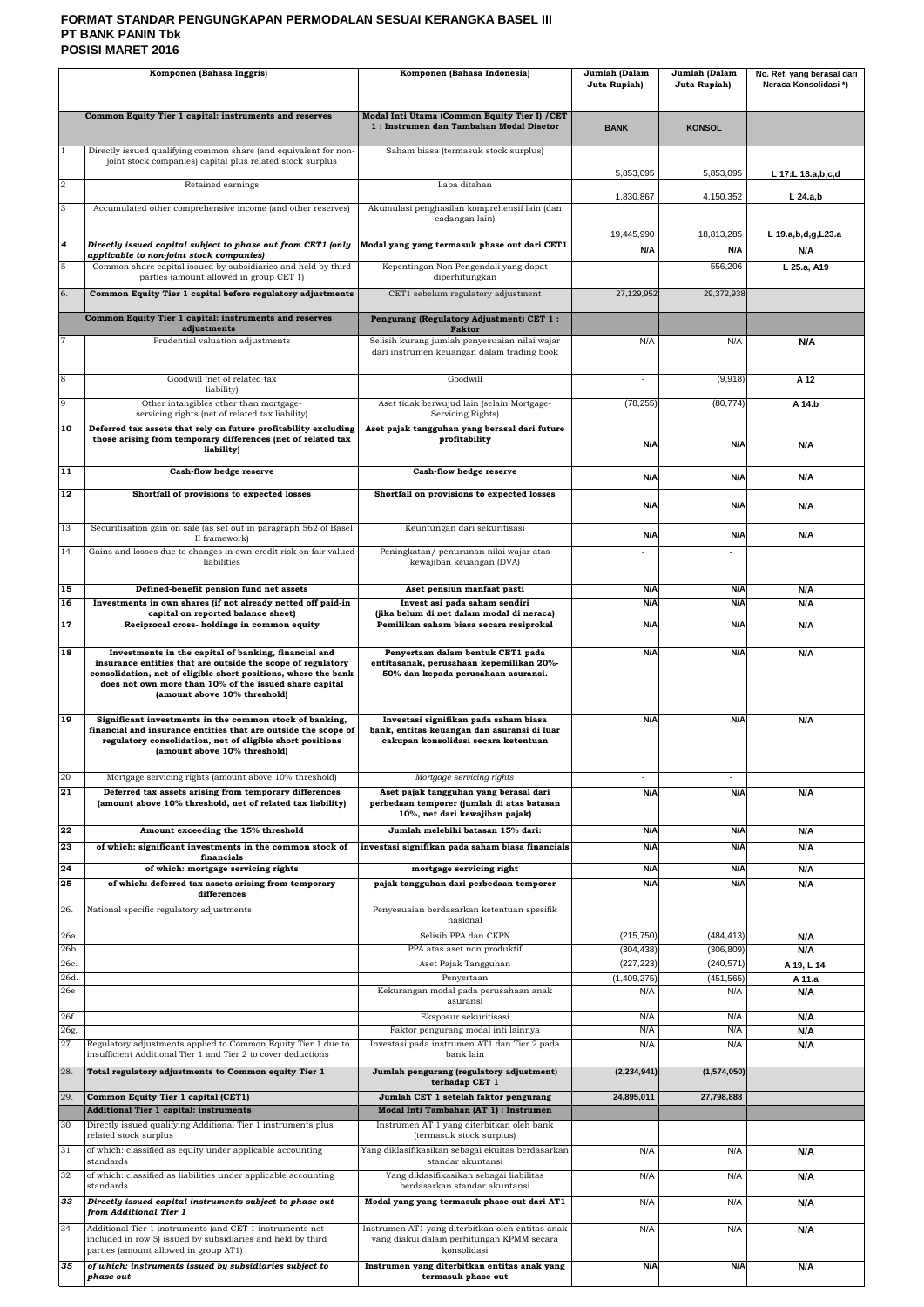## **FORMAT STANDAR PENGUNGKAPAN PERMODALAN SESUAI KERANGKA BASEL III PT BANK PANIN Tbk POSISI MARET 2016**

| Komponen (Bahasa Inggris) |                                                                                                                                                                                                                                                                                                          | Komponen (Bahasa Indonesia)                                                                                                             | Jumlah (Dalam<br>Juta Rupiah) | Jumlah (Dalam<br>Juta Rupiah) | No. Ref. yang berasal dari<br>Neraca Konsolidasi*) |
|---------------------------|----------------------------------------------------------------------------------------------------------------------------------------------------------------------------------------------------------------------------------------------------------------------------------------------------------|-----------------------------------------------------------------------------------------------------------------------------------------|-------------------------------|-------------------------------|----------------------------------------------------|
|                           | Common Equity Tier 1 capital: instruments and reserves                                                                                                                                                                                                                                                   | Modal Inti Utama (Common Equity Tier I) / CET<br>1: Instrumen dan Tambahan Modal Disetor                                                | <b>BANK</b>                   | <b>KONSOL</b>                 |                                                    |
| 36                        | Additional Tier 1 capital before regulatory adjustments                                                                                                                                                                                                                                                  | Jumlah AT 1 sebelum regulatory adjustment                                                                                               |                               |                               |                                                    |
|                           | Additional Tier 1 capital: regulatory adjustments                                                                                                                                                                                                                                                        | Modal Inti Tambahan : Faktor Pengurang<br>(Regulatory Adjustment)                                                                       |                               |                               |                                                    |
| 37                        | Investments in own Additional Tier 1<br>instruments                                                                                                                                                                                                                                                      | Investasi pada instrumen AT1 sendiri                                                                                                    | N/A                           | N/A                           | N/A                                                |
| 38                        | Reciprocal cross- holdings in Additional Tier 1 instruments                                                                                                                                                                                                                                              | Pemilikan instrumen AT1 secara resiprokal                                                                                               | N/A                           | N/A                           | N/A                                                |
| 39                        | Investments in the capital of banking, financial and<br>insurance entities that are outside the scope of regulatory<br>consolidation, net of eligible short positions, where the bank                                                                                                                    | Penyertaan dalam bentuk AT1 pada<br>entitasanak, perusahaan kepemilikan 20%-<br>50% dan kepada perusahaan asuransi.                     | N/A                           | N/A                           | N/A                                                |
| 40                        | does not own more than 10% of the issued common share<br>Significant investments in the capital of banking, financial                                                                                                                                                                                    | Investasi signifikan pada modal bank, entitas                                                                                           | N/A                           | N/A                           | N/A                                                |
|                           | and insurance entities that are outside the scope of<br>regulatory consolidation (net of eligible short positions)                                                                                                                                                                                       | keuangan dan asuransi di luar cakupan<br>konsolidasi secara ketentuan                                                                   |                               |                               |                                                    |
| 41                        | National specific regulatory adjustments                                                                                                                                                                                                                                                                 | Penyesuaian berdasarkan ketentuan spesifik<br>nasional                                                                                  |                               |                               |                                                    |
| 41 a.                     |                                                                                                                                                                                                                                                                                                          | Investasi pada instrumen AT1 pada bank lain                                                                                             | N/A                           | N/A                           | N/A                                                |
| 42                        | Regulatory adjustments applied to Common Equity Tier 1 due to<br>insufficient Additional Tier 1 and Tier 2 to cover deductions                                                                                                                                                                           | Investasi pada instrumen Tier 2 pada bank lain                                                                                          | N/A                           | N/A                           | N/A                                                |
| 43.                       | Total regulatory adjustments to Additional Tier 1 capital                                                                                                                                                                                                                                                | Jumlah faktor pengurang (regulatory<br>adjustment) terhadap AT1                                                                         |                               |                               |                                                    |
| 44.                       | Additional Tier 1 capital (AT1)                                                                                                                                                                                                                                                                          | Jumlah AT 1 setelah faktor pengurang                                                                                                    |                               |                               |                                                    |
| 45.                       | Tier 1 capital $(T1 = CET1 + AT1)$                                                                                                                                                                                                                                                                       | Jumlah Modal Inti (Tier 1)<br>$(CET1 + AT1)$                                                                                            | 24,895,011                    | 27,798,888                    |                                                    |
|                           | Tier 2 capital: instruments and provisions                                                                                                                                                                                                                                                               | Modal Pelengkap (Tier 2) : Instumen dan<br>cadangan                                                                                     |                               |                               |                                                    |
| 46                        | Directly issued qualifying Tier 2 instruments plus related stock                                                                                                                                                                                                                                         | Instrumen T2 yang diterbitkan oleh bank (plus                                                                                           |                               |                               |                                                    |
|                           | surplus                                                                                                                                                                                                                                                                                                  | related stock surplus)                                                                                                                  | 2,320,000                     | 2,320,000                     | L 11.b                                             |
| 47                        | Directly issued capital instruments subject to phase out<br>from Tier 2                                                                                                                                                                                                                                  | Modal yang yang termasuk phase out dari Tier                                                                                            | N/A                           | N/A                           | N/A                                                |
| 48                        | Tier 2 instruments (and CET1 and AT1 instruments not included<br>in rows 5 or 34) issued by subsidiaries and held by third parties<br>(amount allowed in group Tier 2)                                                                                                                                   | Instrumen Tier2 yang diterbitkan oleh entitas<br>anak yang diakui dalam perhitungan KPMM<br>secara konsolidasi                          | $\blacksquare$                |                               |                                                    |
| 49                        | of which: instruments issued by subsidiaries subject to<br>phase out                                                                                                                                                                                                                                     | Modal yang diterbitkan entitas anak yang<br>termasuk phase out                                                                          | N/A                           | N/A                           | N/A                                                |
| 50                        | Provisions                                                                                                                                                                                                                                                                                               | cadangan umum PPA atas aset produktif yang<br>wajib dihitung dengan jumlah paling tinggi sebesar<br>1,25% dari ATMR untuk Risiko Kredit | 1,222,210                     | 1,326,819                     | N/A                                                |
| 51.                       | Tier 2 capital before regulatory adjustments                                                                                                                                                                                                                                                             | Cadangan Tujuan<br>Jumlah Modal Pelengkap (Tier 2) sebelum                                                                              | 140,000<br>3,682,210          | 140,000<br>3,786,819          | L <sub>23.b</sub>                                  |
|                           |                                                                                                                                                                                                                                                                                                          | faktor pengurang<br>Modal Pelengkap (Tier 2) : Faktor Pengurang                                                                         |                               |                               |                                                    |
|                           | Tier 2 capital: regulatory adjustments                                                                                                                                                                                                                                                                   | (Regulatory Adjustment)                                                                                                                 |                               |                               |                                                    |
| 52<br>53                  | Investments in own Tier 2 instruments<br>Reciprocal cross- holdings in Tier 2 instruments                                                                                                                                                                                                                | Investasi pada instrumen Tier 2 sendiri<br>Pemilikan instrumen Tier 2 secara resiprokal                                                 | N/A<br>N/A                    | N/A<br>N/A                    | N/A<br>N/A                                         |
| 54                        | Investments in the capital of banking, financial and<br>insurance entities that are outside the scope of regulatory<br>consolidation, net of eligible short positions, where the bank<br>does not own more than 10% of the issued common share<br>capital of the entity (amount above the 10% threshold) | Penyertaan dalam bentuk AT1 pada<br>entitasanak, perusahaan kepemilikan 20%-<br>50% dan kepada perusahaan asuransi.                     | N/A                           | N/A                           | N/A                                                |
| 55                        | Significant investments in the capital banking, financial and<br>insurance entities that are outside the scope of regulatory<br>consolidation (net of eligible short positions)                                                                                                                          | Investasi signifikan pada modal bank, entitas<br>keuangan dan asuransi di luar cakupan<br>konsolidasi secara ketentuan                  | N/A                           | N/A                           | N/A                                                |
| 56                        | National specific regulatory adjustments                                                                                                                                                                                                                                                                 | Penyesuaian berdasarkan ketentuan spesifik<br>nasional                                                                                  |                               |                               |                                                    |
| 56 a                      |                                                                                                                                                                                                                                                                                                          | Investasi pada instrumen Tier 2 pada bank lain                                                                                          | $\mathbf{r}$                  | $\blacksquare$                |                                                    |
| 56 b.                     |                                                                                                                                                                                                                                                                                                          | Sinking fund                                                                                                                            | N/A                           | N/A                           | N/A                                                |
| 57.                       | Total regulatory adjustments to Tier 2 capital                                                                                                                                                                                                                                                           | Jumlah faktor pengurang (regulatory<br>adjustment) Modal Pelengkap                                                                      |                               |                               |                                                    |
| 58.                       | Tier 2 capital (T2)                                                                                                                                                                                                                                                                                      | Jumlah Modal Pelengkap (T2) setelah<br>regulatory adjustment                                                                            | 3,682,210                     | 3,786,819                     |                                                    |
| 59.                       | Total capital $(TC = T1 + T2)$                                                                                                                                                                                                                                                                           | Total Modal (Modal Inti + Modal Pelengkap)                                                                                              | 28,577,221                    | 31,585,707                    |                                                    |
| 60.                       | Total risk weighted assets                                                                                                                                                                                                                                                                               | <b>Total Aset Tertimbang Menurut Risiko (ATMR)</b>                                                                                      | 143,483,934                   | 157,028,968                   |                                                    |
|                           | <b>Capital ratios and buffers</b>                                                                                                                                                                                                                                                                        | Rasio Kecukupan Pemenuhan<br>Modal Minimum (KPMM) dan Tambahan Modal<br>(Capital Buffer)                                                |                               |                               |                                                    |
| 61.                       | Common Equity Tier 1 (as a percentage of risk weighted assets)                                                                                                                                                                                                                                           | Rasio Modal Inti Utama (CET1) - prosentase<br>terhadap ATMR                                                                             | 17.35%                        | 17.70%                        |                                                    |
| 62.                       | Tier 1 (as a percentage of risk weighted assets)                                                                                                                                                                                                                                                         | Rasio Modal Inti (Tier 1) - prosentase terhadap<br><b>ATMR</b>                                                                          | 17.35%                        | 17.70%                        |                                                    |
| 63.                       | Total capital (as a percentage of risk weighted assets)                                                                                                                                                                                                                                                  | Rasio Total Modal - prosentase terhadap ATMR                                                                                            | 19.92%                        | 20.11%                        |                                                    |
| 64.                       | Institution specific buffer requirement (minimum CET1<br>requirement plus capital conservation buffer plus countercyclical<br>buffer requirements plus G-SIB buffer requirement, expressed as<br>a percentage of risk weighted assets)                                                                   | Tambahan modal (buffer) - prosentase terhadap<br>AMTR                                                                                   |                               |                               |                                                    |
| 65<br>66                  | of which: capital conservation<br>buffer requirement<br>of which: bank specific countercyclical buffer requirement                                                                                                                                                                                       | Capital Conservation Buffer<br>Countercyclical Buffer                                                                                   | 0.625%<br>0.00%               | 0.625%<br>0.00%               |                                                    |
| 67                        | of which: G-SIB buffer requirement                                                                                                                                                                                                                                                                       | Capital Surcharge untuk D-SIB                                                                                                           | 0.25%                         | 0.25%                         |                                                    |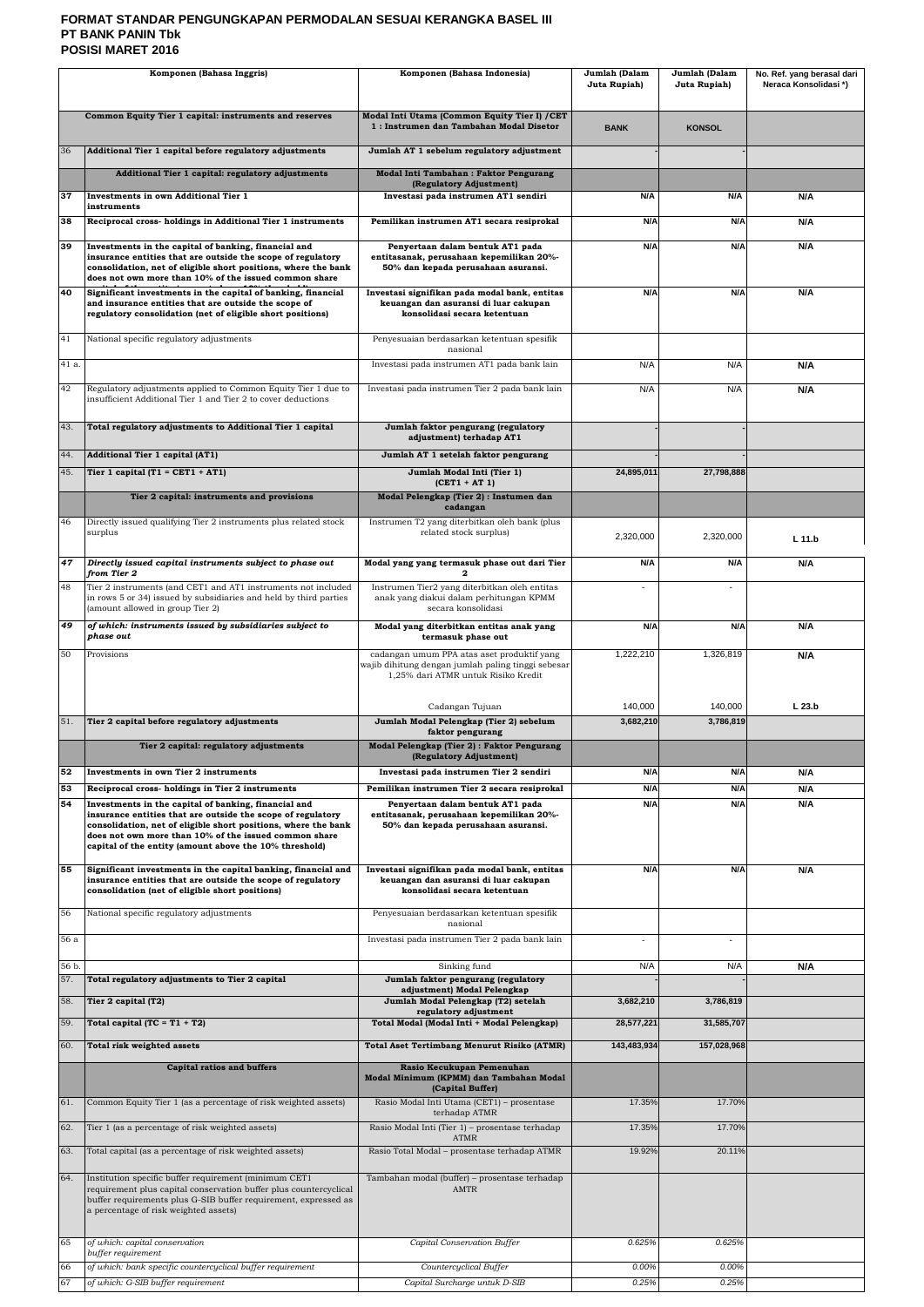## **FORMAT STANDAR PENGUNGKAPAN PERMODALAN SESUAI KERANGKA BASEL III PT BANK PANIN Tbk POSISI MARET 2016**

| Komponen (Bahasa Inggris) |                                                                                                                                          | Komponen (Bahasa Indonesia)                                                                                                  | Jumlah (Dalam<br>Juta Rupiah) | Jumlah (Dalam<br>Juta Rupiah) | No. Ref. yang berasal dari<br>Neraca Konsolidasi*) |
|---------------------------|------------------------------------------------------------------------------------------------------------------------------------------|------------------------------------------------------------------------------------------------------------------------------|-------------------------------|-------------------------------|----------------------------------------------------|
|                           | Common Equity Tier 1 capital: instruments and reserves                                                                                   | Modal Inti Utama (Common Equity Tier I) / CET<br>1: Instrumen dan Tambahan Modal Disetor                                     | <b>BANK</b>                   | <b>KONSOL</b>                 |                                                    |
| 68.                       | Common Equity Tier 1 available to meet buffers (as a percentage<br>of risk weighted assets)                                              | Modal Inti Utama (CET 1) yang tersedia untuk<br>memenuhi Tambahan Modal (Buffer) - prosentase<br>terhadap ATMR               | 10.69%                        | 10.93%                        |                                                    |
|                           | National minima<br>(if different from<br>Basel 3)                                                                                        | National minima<br>(if different from<br>Basel 3)                                                                            |                               |                               |                                                    |
| 69                        | National Common Equity Tier 1 minimum ratio (if different<br>from Basel 3 minimum)                                                       | Rasio minimal CET 1 nasional (jika berbeda<br>dengan Basel 3)                                                                | N/A                           | N/A                           | N/A                                                |
| 70                        | National Tier 1 minimum ratio (if different from Basel 3<br>minimum)                                                                     | Rasio minimal Tier 1 nasional (jika berbeda<br>dengan Basel 3)                                                               | N/A                           | N/A                           | N/A                                                |
| 71                        | National total capital minimum ratio (if different from Basel 3<br>minimum)                                                              | Rasio minimal total modal nasional (jika<br>berbeda dengan Basel 3)                                                          | N/A                           | N/A                           | N/A                                                |
|                           | Amounts below the thresholds for deduction (before risk<br>weighting)                                                                    | Jumlah di bawah batasan pengurangan (sebelum<br>pembobotan risiko)                                                           |                               |                               |                                                    |
| 72                        | Non-significant investments in the capital of other financials                                                                           | Investasi non- signifikan pada modal entitas<br>keuangan lain                                                                | N/A                           | N/A                           | N/A                                                |
| 73                        | Significant investments in the common stock of financials                                                                                | Investasi signifikan pada saham biasa entitas<br>keuangan                                                                    | N/A                           | N/A                           | N/A                                                |
| 74                        | Mortgage servicing rights (net of related tax liability)                                                                                 | Mortgage servicing rights (net dari kewajiban<br>pajak)                                                                      | N/A                           | N/A                           | N/A                                                |
| 75                        | Deferred tax assets arising from temporary differences (net of<br>related tax liability)                                                 | Aset pajak tangguhan yang berasal dari<br>perbedaan temporer (net dari kewajiban pajak)                                      | N/A                           | N/A                           | N/A                                                |
|                           | Applicable caps on the inclusion of provisions in Tier 2                                                                                 | Cap yang dikenakan untuk provisi pada Tier 2                                                                                 |                               |                               |                                                    |
| 76                        | Provisions eligible for inclusion in Tier 2 in respect of<br>exposures subject to standardised approach (prior to<br>application of cap) | Provisi yang dapat diakui sebagai Tier 2 sesuai<br>dengan eksposur berdasarkan pendekatan<br>standar (sebelum dikenakan cap) | N/A                           | N/A                           | N/A                                                |
| 77                        | Cap on inclusion of provisions in Tier 2 under standardised<br>approach                                                                  | Cap atas provisi yang diakui sebagai Tier 2<br>berdasarkan pendekatan st andar                                               | N/A                           | N/A                           | N/A                                                |
| 78                        | Provisions eligible for inclusion in Tier 2 in respect of<br>exposures subject to standardised approach (prior to<br>application of cap) | Provisi yang dapat diakui sebagai Tier 2 sesuai<br>dengan eksposur berdasarkan pendekatan<br>standar (sebelum dikenakan cap) | N/A                           | N/A                           | N/A                                                |
| 79                        | Cap for inclusion of provisions in Tier 2 under internal<br>ratings-based approach                                                       | Cap atas provisi yang diakui sebagai Tier 2<br>berdasarkan pendekatan IRB                                                    | N/A                           | N/A                           | N/A                                                |
|                           | Capital instruments subject to phase-out arrangements (only<br>applicable between 1 Jan 2018 and 1 Jan 2022)                             | Instrumen Modal yang termasuk phase out<br>(hanya berlaku antara 1 Jan 2018 s.d. 1 Jan<br>2022)                              |                               |                               |                                                    |
| 80                        | Current cap on CET1 instruments subject to phase out<br>arrangements                                                                     | Cap pada CET 1 yang temasuk phase out                                                                                        | N/A                           | N/A                           | N/A                                                |
| 81                        | Amount excluded from CET1 due to cap (excess over cap<br>after redemptions and maturities)                                               | Jumlah yang dikecualikan dari CET1 karena<br>adanya cap (kelebihan di atas cap setelah<br>redemptions dan maturities)        | N/A                           | N/A                           | N/A                                                |
| 82                        | Current cap on AT1 instruments subject to phase out<br>arrangements                                                                      | Cap pada AT1 yang temasuk phase out                                                                                          | N/A                           | N/A                           | N/A                                                |
| 83                        | Amount excluded from AT1 due to cap (excess over cap after<br>redemptions and maturities)                                                | Jumlah yang dikecualikan dari AT1 karena<br>adanya cap (kelebihan di atas cap setelah<br>redemptions dan maturities)         | N/A                           | N/A                           | N/A                                                |
| 84                        | Current cap on T2 instruments subject to phase out<br>arrangements                                                                       | Cap pada Tier2 yang temasuk phase out                                                                                        | N/A                           | N/A                           | N/A                                                |
| 85                        | Amount excluded from T2 due to cap (excess over cap after<br>redemptions and maturities)                                                 | Jumlah yang dikecualikan dari Tier2 karena<br>adanya cap (kelebihan di atas cap setelah<br>redemptions dan maturities)       | N/A                           | N/A                           | N/A                                                |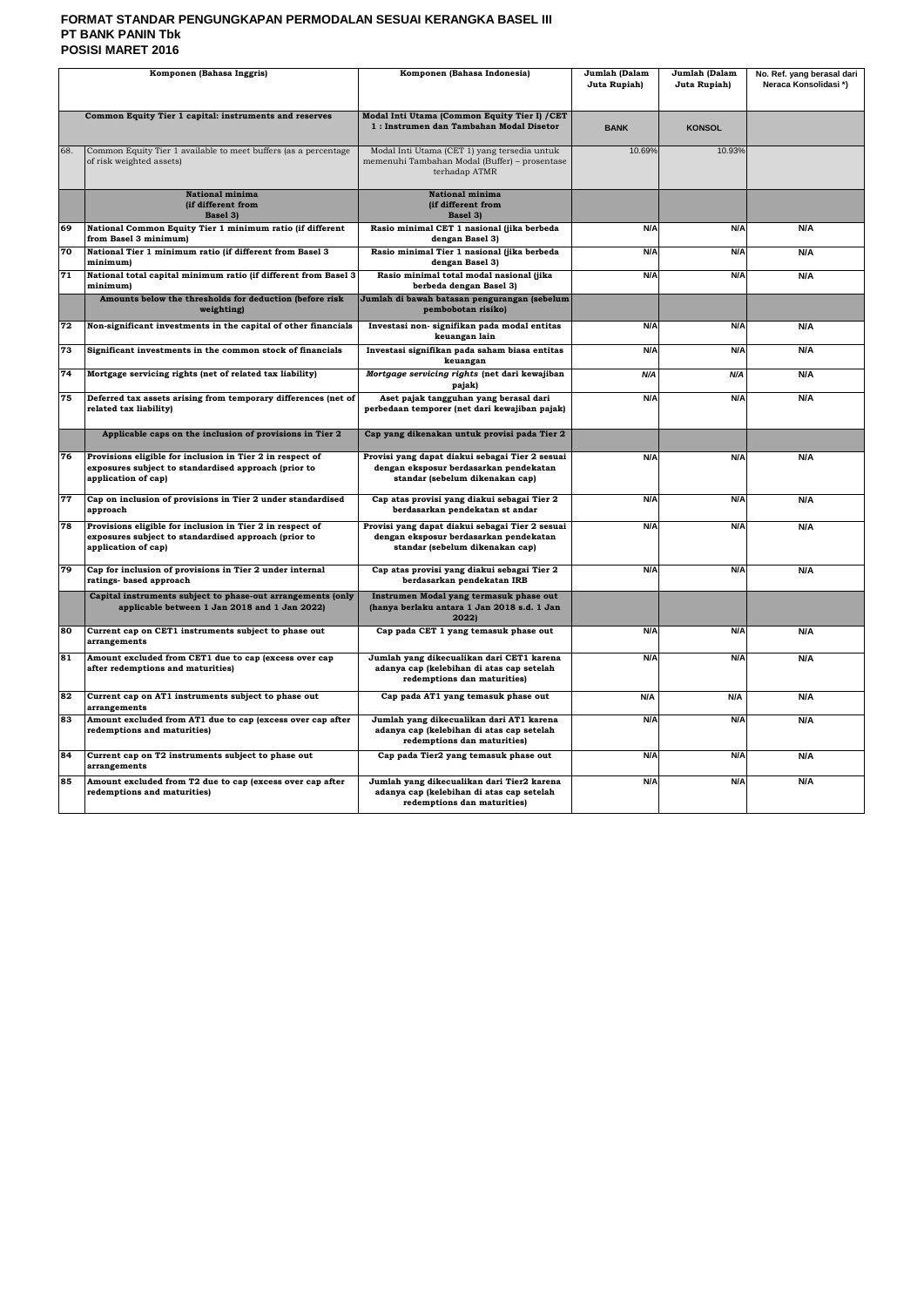#### **REKONSILIASI PERMODALAN PT BANK PANIN Tbk POSISI MARET 2016 (Dalam Juta Rupiah)**

|            |                                                                                                  | <b>BANK</b>       |                                                                                              | <b>KONSOLIDASI</b> |                   |                                                                                              |                  |
|------------|--------------------------------------------------------------------------------------------------|-------------------|----------------------------------------------------------------------------------------------|--------------------|-------------------|----------------------------------------------------------------------------------------------|------------------|
| No.        | POS-POS                                                                                          | Neraca Publikasi  | Neraca Konsolidasian<br>dengan cakupan<br>konsolidasi berdasarkan<br>ketentuan kehati-hatian | No Referensi       | Neraca Publikasi  | Neraca Konsolidasian<br>dengan cakupan<br>konsolidasi berdasarkan<br>ketentuan kehati-hatian | No Referensi     |
|            |                                                                                                  | POSISI MARET 2016 | POSISI MARET 2016                                                                            |                    | POSISI MARET 2016 | POSISI MARET 2016                                                                            |                  |
|            | <b>ASET</b>                                                                                      |                   |                                                                                              |                    |                   |                                                                                              |                  |
|            |                                                                                                  |                   |                                                                                              |                    |                   |                                                                                              |                  |
| 1.         | Kas                                                                                              | 1,146,704         | 1,146,704                                                                                    |                    | 1,163,472         | 1,163,472                                                                                    |                  |
| 2.         | Penempatan pada Bank Indonesia                                                                   | 12,884,327        | 12,884,327                                                                                   |                    | 14,012,500        | 14,012,500                                                                                   |                  |
| 3.         | Penempatan pada bank lain                                                                        | 5,192,136         | 5,192,136                                                                                    |                    | 5,211,867         | 5,211,867                                                                                    |                  |
| 4.<br>5.   | Tagihan spot dan derivatif<br>Surat berharga                                                     | 21,220            | 21,220                                                                                       |                    | 21,220            | 21,220                                                                                       |                  |
|            | a. Diukur pada nilai wajar melalui laporan laba/rugi                                             | 776,597           | ÷,                                                                                           |                    | 776,597           | $\sim$                                                                                       |                  |
|            | a.1 subordinasi bank                                                                             |                   |                                                                                              | A 5.a,1            |                   |                                                                                              | A 5.a,1          |
|            | a.2 selain subordinasi bank                                                                      |                   | 776,597                                                                                      |                    |                   | 776,597                                                                                      |                  |
|            | b. Tersedia untuk dijual                                                                         | 3,849,491         | ÷                                                                                            |                    | 3,900,583         | $\sim$                                                                                       |                  |
|            | b.1 subordinasi bank                                                                             |                   |                                                                                              | A 5.b,1            |                   |                                                                                              | A 5.b,1          |
|            | b.2 selain subordinasi bank                                                                      |                   | 3,849,491                                                                                    |                    |                   | 3,900,583                                                                                    |                  |
|            | c. Dimiliki hingga jatuh tempo                                                                   | 16,739,008        |                                                                                              |                    | 17,073,307        |                                                                                              |                  |
|            | c.1 subordinasi bank                                                                             |                   |                                                                                              | A 5.c,1            |                   | $\sim$                                                                                       | A 5.c,1          |
|            | c.2 selain subordinasi bank                                                                      |                   | 16,739,008                                                                                   |                    |                   | 17,073,307                                                                                   |                  |
|            | d. Pinjaman yang diberikan dan piutang                                                           |                   |                                                                                              |                    |                   |                                                                                              |                  |
| 6.         | Surat berharga yang dijual dengan janji dibeli kembali (repo)                                    | 2,436,331         | 2,436,331                                                                                    |                    | 2,436,331         | 2,436,331                                                                                    |                  |
| 7.         | Tagihan atas surat berharga yang dibeli dengan janji                                             |                   |                                                                                              |                    |                   |                                                                                              |                  |
|            | dijual kembali (reverse repo)                                                                    | 1,021,120         | 1,021,120                                                                                    |                    | 1,021,120         | 1,021,120                                                                                    |                  |
| 8.         | Tagihan akseptasi                                                                                | 1,114,790         | 1,114,790                                                                                    |                    | 1,114,790         | 1,114,790                                                                                    |                  |
| 9.         | Kredit<br>a. Diukur pada nilai wajar melalui laporan laba/rugi                                   |                   |                                                                                              |                    | ٠                 |                                                                                              |                  |
|            | b. Tersedia untuk dijual                                                                         |                   |                                                                                              |                    |                   |                                                                                              |                  |
|            | c. Dimiliki hingga jatuh tempo                                                                   |                   |                                                                                              |                    |                   |                                                                                              |                  |
|            | d. Pinjaman yang diberikan dan piutang                                                           | 114,467,562       | 114,467,562                                                                                  |                    | 125,737,530       | 125,737,530                                                                                  |                  |
| 10.        | Pembiayaan syariah                                                                               |                   |                                                                                              |                    |                   |                                                                                              |                  |
| 11.        | Penyertaan                                                                                       | 1,427,191         |                                                                                              |                    | 506,096           | $\sim$                                                                                       |                  |
|            | a. Penyertaan sebagai pengurang Modal                                                            |                   | 1,409,275                                                                                    | A 11.a             |                   | 451,565                                                                                      | A 11.a           |
|            | b. Pemyertaan bukan sebagai pengurang Modal                                                      |                   | 17,916                                                                                       |                    |                   | 54,531                                                                                       |                  |
| 12.        | Goodwill                                                                                         |                   |                                                                                              |                    | 9,918             | 9,918                                                                                        |                  |
| 13.        | Cadangan kerugian penurunan nilai aset keuangan -/-                                              |                   |                                                                                              |                    |                   |                                                                                              |                  |
|            | a. Surat berharga                                                                                | (214, 509)        | (214, 509)                                                                                   |                    | (214, 559)        | (214, 559)                                                                                   |                  |
|            | b. Kredit                                                                                        | (2,812,201)       | (2,812,201)                                                                                  |                    | (3,026,009)       | (3,026,009)                                                                                  |                  |
|            | c. Lainnya                                                                                       | (625)             | (625)                                                                                        |                    | (59, 616)         | (59, 616)                                                                                    |                  |
| 14.        | Aset tidak berwujud                                                                              | 227,107           |                                                                                              |                    | 232,135           |                                                                                              |                  |
|            | a, Aset tidak berwujud Servicing Mortgage                                                        |                   | 227,107                                                                                      | A 14.a<br>A 14.b   |                   | $\sim$<br>232,135                                                                            | A 14.a<br>A 14.b |
|            | b, Aset tidak berwujud selain Servicing Mortgage<br>Akumulasi amortisasi aset tidak berwujud -/- |                   |                                                                                              |                    |                   | $\sim$                                                                                       |                  |
|            |                                                                                                  | (148, 852)        |                                                                                              |                    | (151, 361)        |                                                                                              |                  |
|            | a, Akumulasi amortisasi aset tidak berwujud Servicing Mortgage                                   |                   |                                                                                              | A 14.a             |                   |                                                                                              | A 14.a           |
|            | b, Akumulasi amortisasi aset tidak berwujud selain Servicing                                     |                   |                                                                                              |                    |                   |                                                                                              |                  |
|            | Mortgage                                                                                         |                   | (148, 852)                                                                                   | A 14.b             |                   | (151, 361)                                                                                   | A 14.b           |
| 15.        | Aset tetap dan inventaris                                                                        | 9,832,737         | 9,832,737                                                                                    |                    | 10,161,342        | 10,161,342                                                                                   |                  |
|            | Akumulasi penyusutan aset tetap dan inventaris -/-                                               | (966, 950)        | (966, 950)                                                                                   |                    | (1,086,470)       | (1,086,470)                                                                                  |                  |
| 16.        | Aset non Produktif                                                                               |                   |                                                                                              |                    |                   |                                                                                              |                  |
|            | a. Properti Terbengkalai                                                                         | 192,493           | 192,493                                                                                      |                    | 192,493           | 192,493                                                                                      |                  |
|            | b. Aset yang diambil alih                                                                        | 505,623           | 505,623                                                                                      |                    | 514,700           | 514,700                                                                                      |                  |
|            | c. Rekening tunda                                                                                |                   |                                                                                              |                    |                   |                                                                                              |                  |
|            | d. Aset antar kantor                                                                             |                   |                                                                                              |                    | ٠                 |                                                                                              |                  |
|            | i. Melakukan kegiatan operasional di Indonesia                                                   | 787               | 787                                                                                          |                    | 787               | 787                                                                                          |                  |
|            | ii. Melakukan kegiatan operasional di luar Indonesia                                             |                   |                                                                                              |                    |                   |                                                                                              |                  |
| 17.<br>18. | Cadangan kerugian penurunan nilai aset keuangan lainnya-/-<br>Sewa pembiayaan                    |                   |                                                                                              |                    | 1,778,331         |                                                                                              |                  |
| 19         | Aset pajak tangguhan                                                                             | 227,223           | 227,223                                                                                      |                    | 242,045           | 1,778,331<br>242,045                                                                         |                  |
| 20.        | Aset lainnya                                                                                     | 1,693,231         | 1,693,231                                                                                    |                    | 1,877,210         | 1,877,210                                                                                    |                  |
|            |                                                                                                  |                   |                                                                                              |                    |                   |                                                                                              |                  |
|            | <b>TOTAL ASET</b>                                                                                | 169,612,541       | 169,612,541                                                                                  |                    | 183,446,359       | 183,446,359                                                                                  |                  |

|          |                                                                                  |                   | <b>BANK</b>                                                                                  |              |                   | <b>KONSOLIDASI</b>                                                                           |              |
|----------|----------------------------------------------------------------------------------|-------------------|----------------------------------------------------------------------------------------------|--------------|-------------------|----------------------------------------------------------------------------------------------|--------------|
| No.      | POS-POS                                                                          | Neraca Publikasi  | Neraca Konsolidasian<br>dengan cakupan<br>konsolidasi berdasarkan<br>ketentuan kehati-hatian | No Referensi | Neraca Publikasi  | Neraca Konsolidasian<br>dengan cakupan<br>konsolidasi berdasarkan<br>ketentuan kehati-hatian | No Referensi |
|          |                                                                                  | POSISI MARET 2016 | POSISI MARET 2016                                                                            |              | POSISI MARET 2016 | POSISI MARET 2016                                                                            |              |
|          | <b>LIABILITAS DAN EKUITAS</b>                                                    |                   |                                                                                              |              |                   |                                                                                              |              |
|          |                                                                                  |                   |                                                                                              |              |                   |                                                                                              |              |
|          | <b>LIABILITAS</b>                                                                |                   |                                                                                              |              |                   |                                                                                              |              |
| 1.       | Giro                                                                             | 10,217,652        | 10,217,652                                                                                   |              | 10,474,279        | 10,474,279                                                                                   |              |
| 2.       | Tabungan                                                                         | 39,309,275        | 39,309,275                                                                                   |              | 40,334,021        | 40,334,021                                                                                   |              |
| 3.       | Simpanan berjangka                                                               | 72,606,480        | 72,606,480                                                                                   |              | 77,116,108        | 77,116,108                                                                                   |              |
| 4.       | Dana investasi revenue sharing                                                   |                   |                                                                                              |              |                   |                                                                                              |              |
| 5.       | Pinjaman dari Bank Indonesia                                                     |                   |                                                                                              |              |                   |                                                                                              |              |
| 6.       | Pinjaman dari bank lain                                                          | 8,323,987         | 8,323,987                                                                                    |              | 8,324,308         | 8,324,308                                                                                    |              |
| 7.<br>8. | Liabilitas spot dan derivatif                                                    | 14,807            | 14,807                                                                                       |              | 14,807            | 14,807                                                                                       |              |
|          | Utang atas surat berharga yang dijual dengan janji<br>dibeli kembali (repo)      | 2,180,064         | 2,180,064                                                                                    |              | 2,180,064         | 2,180,064                                                                                    |              |
| 9.       | Utang akseptasi                                                                  | 1,118,347         | 1,118,347                                                                                    |              | 1,118,347         | 1,118,347                                                                                    |              |
| 10.      | Surat berharga yang diterbitkan                                                  | 996,718           | 996,718                                                                                      |              | 2,001,793         | 2,001,793                                                                                    |              |
| 11.      | Pinjaman yang diterima                                                           | 4,988,676         |                                                                                              |              | 7,609,742         |                                                                                              |              |
|          | a. Pinjaman yang diterima                                                        |                   | 545,100                                                                                      |              |                   | 3,166,166                                                                                    |              |
|          | b. Modal pinjaman bank                                                           |                   | 4,460,000                                                                                    | $L$ 11.b     |                   | 4,460,000                                                                                    | L 11.b       |
|          | c. Modal pinjaman anak                                                           |                   |                                                                                              |              |                   |                                                                                              | L 11.c       |
|          | d. emisi Obligasi                                                                |                   | (16, 424)                                                                                    |              |                   | (16, 424)                                                                                    |              |
| 12.      | Setoran jaminan                                                                  | 129,185           | 129,185                                                                                      |              | 145,942           | 145,942                                                                                      |              |
| 13.      | Liabilitas antar kantor                                                          |                   |                                                                                              |              |                   |                                                                                              |              |
|          | a. Melakukan kegiatan operasional di Indonesia                                   |                   |                                                                                              |              |                   |                                                                                              |              |
|          | b. Melakukan kegiatan operasional di luar Indonesia                              |                   |                                                                                              |              |                   |                                                                                              |              |
| 14.      | Liabilitas pajak tangguhan                                                       |                   |                                                                                              |              |                   |                                                                                              |              |
| 15.      | Liabilitas lainnya                                                               | 2,419,672         | 2,419,672                                                                                    |              | 2,699,028         | 2,699,028                                                                                    |              |
| 16.      | Dana investasi profit sharing<br><b>TOTAL LIABILITAS</b>                         |                   |                                                                                              |              |                   |                                                                                              |              |
|          |                                                                                  | 142,304,863       | 142,304,863                                                                                  |              | 152,018,439       | 152,018,439                                                                                  |              |
|          | <b>EKUITAS</b>                                                                   |                   |                                                                                              |              |                   |                                                                                              |              |
| 17.      | Modal disetor                                                                    |                   |                                                                                              |              |                   |                                                                                              |              |
|          | a. Modal dasar                                                                   | 9,600,000         | 9,600,000                                                                                    |              | 9,600,000         | 9,600,000                                                                                    |              |
|          | b. Modal yang belum disetor -/-                                                  | (7, 191, 235)     | (7, 191, 235)                                                                                |              | (7, 191, 235)     | (7, 191, 235)                                                                                |              |
|          | c. Saham yang dibeli kembali (treasury stock) -/-                                |                   | ÷                                                                                            |              | $\mathbf{r}$      |                                                                                              |              |
| 18.      | Tambahan modal disetor                                                           |                   |                                                                                              |              |                   |                                                                                              |              |
|          | a. Agio                                                                          | 3,444,330         | 3,444,330                                                                                    |              | 3,444,330         | 3,444,330                                                                                    |              |
|          | b. Disagio -/-                                                                   |                   |                                                                                              |              |                   |                                                                                              |              |
|          | c. Modal Sumbangan                                                               |                   |                                                                                              |              |                   |                                                                                              |              |
|          | d. Dana setoran modal                                                            |                   |                                                                                              |              |                   |                                                                                              |              |
|          | e. Lainnya                                                                       |                   |                                                                                              |              | (51, 104)         | (51, 104)                                                                                    |              |
| 19.      | Pendapatan (kerugian) komprehensif lainnya                                       |                   |                                                                                              |              |                   |                                                                                              |              |
|          | a. Penyesuaian akibat penjabaran laporan keuangan dalam                          |                   |                                                                                              |              |                   |                                                                                              |              |
|          | mata uang asing                                                                  |                   |                                                                                              |              |                   |                                                                                              |              |
|          | b. Keuntungan (kerugian) dari perubahan nilai aset keuangan                      |                   |                                                                                              |              |                   |                                                                                              |              |
|          | dalam kelompok tersedia untuk dijual<br>c. Bagian efektif lindung nilai arus kas | 37,319            | 37,319                                                                                       |              | 37,707            | 37,707                                                                                       |              |
|          | d. Selisih penilaian kembali aset tetap                                          | 6,027,121         | 6,027,121                                                                                    |              | 6,061,063         | 6,061,063                                                                                    |              |
|          | e. Bagian pendapatan komprehensif lain dari entitas asosiasi                     |                   |                                                                                              |              | 828               | 828                                                                                          |              |
|          | f. Keuntungan (kerugian) aktuarial program manfaat pasti                         | (188, 221)        | (188, 221)                                                                                   |              | (186, 924)        | (186, 924)                                                                                   |              |
|          |                                                                                  |                   |                                                                                              |              |                   |                                                                                              |              |
|          | g. Pajak penghasilan terkait dengan laba komprehensif lain                       | 37,726            | 37,726                                                                                       |              | 37,310            | 37,310                                                                                       |              |
|          | h. Lainnya                                                                       |                   |                                                                                              |              |                   |                                                                                              |              |
| 20.      | Selisih kuasi reorganisasi                                                       |                   |                                                                                              |              |                   |                                                                                              |              |
| 21.      | Selisih restrukturisasi entitas sepengendali                                     |                   |                                                                                              |              |                   |                                                                                              |              |
| 22.      | Ekuitas lainnya                                                                  |                   |                                                                                              |              |                   |                                                                                              |              |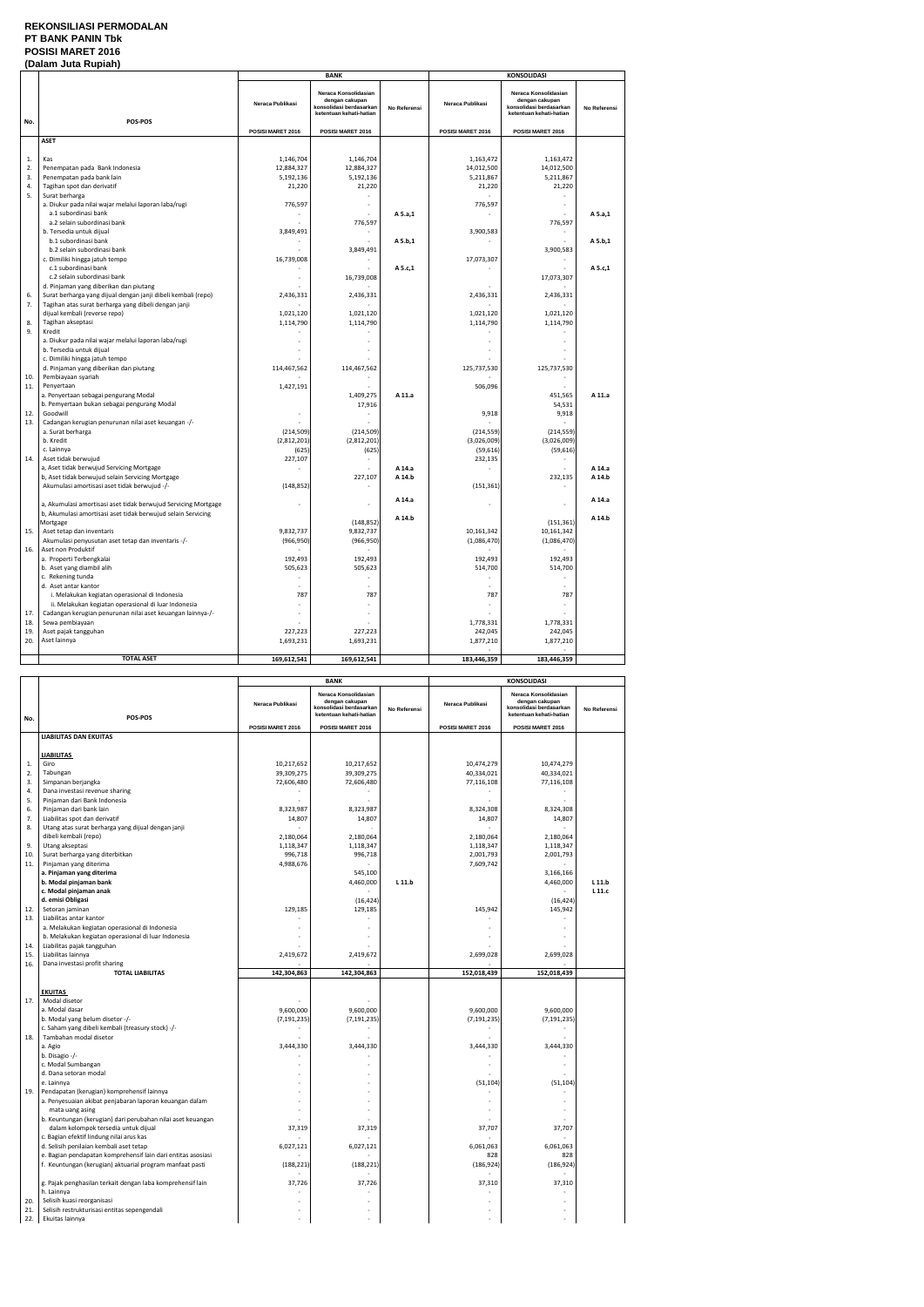#### **REKONSILIASI PERMODALAN PT BANK PANIN Tbk POSISI MARET 2016 (Dalam Juta Rupiah)**

|     |                                        | <b>BANK</b>       |                                                                                              |                     | <b>KONSOLIDASI</b>       |                                                                                              |              |
|-----|----------------------------------------|-------------------|----------------------------------------------------------------------------------------------|---------------------|--------------------------|----------------------------------------------------------------------------------------------|--------------|
| No. | <b>POS-POS</b>                         | Neraca Publikasi  | Neraca Konsolidasian<br>dengan cakupan<br>konsolidasi berdasarkan<br>ketentuan kehati-hatian | <b>No Referensi</b> | Neraca Publikasi         | Neraca Konsolidasian<br>dengan cakupan<br>konsolidasi berdasarkan<br>ketentuan kehati-hatian | No Referensi |
|     |                                        | POSISI MARET 2016 | POSISI MARET 2016                                                                            |                     | POSISI MARET 2016        | POSISI MARET 2016                                                                            |              |
| 23. | Cadangan                               |                   | ٠                                                                                            |                     | $\overline{\phantom{a}}$ | $\overline{\phantom{a}}$                                                                     |              |
|     | a. Cadangan umum                       | 13,569,771        | 13,569,771                                                                                   |                     | 12,906,086               | 12,906,086                                                                                   |              |
|     | b. Cadangan tujuan                     | 140,000           | 140,000                                                                                      |                     | 140,000                  | 140,000                                                                                      |              |
| 24. | Laba rugi                              |                   | ٠                                                                                            |                     |                          | ٠                                                                                            |              |
|     | a. Tahun-tahun lalu                    | 1,305,117         | 1,305,117                                                                                    |                     | 3,576,032                | 3,576,032                                                                                    |              |
|     | b. Tahun berjalan                      | 525,750           | 525,750                                                                                      |                     | 574,321                  | 574,321                                                                                      |              |
|     | TOTAL EKUITAS YANG DAPAT DIATRIBUSIKAN |                   | ۰                                                                                            |                     |                          | ٠                                                                                            |              |
|     | <b>KEPADA PEMILIK</b>                  | 27,307,678        | 27,307,678                                                                                   |                     | 28,948,414               | 28,948,414                                                                                   |              |
|     |                                        |                   |                                                                                              |                     |                          |                                                                                              |              |
| 25. | Kepentingan non pengendali             |                   |                                                                                              |                     | 2,479,506                |                                                                                              |              |
|     | a. Kepentingan non pengendali Bank     |                   |                                                                                              |                     |                          | 558,185                                                                                      | L.25.a       |
|     | a. Kepentingan non pengendali non Bank |                   |                                                                                              |                     |                          | 1,921,321                                                                                    |              |
|     | <b>TOTAL EKUITAS</b>                   | 27,307,678        | 27,307,678                                                                                   |                     | 31,427,920               | 31,427,920                                                                                   |              |
|     |                                        |                   |                                                                                              |                     |                          |                                                                                              |              |
|     | TOTAL LIABILITAS DAN EKUITAS           | 169,612,541       | 169,612,541                                                                                  |                     | 183,446,359              | 183,446,359                                                                                  |              |

|     |                                                                                                                                                                                                                                                                                                                                                                                                                                                                                                                                                       | <b>BANK</b>                                                                                                                  |                                                                                                                         |              | <b>KONSOLIDASI</b>                                                                                                      |                                                                                                                               |              |
|-----|-------------------------------------------------------------------------------------------------------------------------------------------------------------------------------------------------------------------------------------------------------------------------------------------------------------------------------------------------------------------------------------------------------------------------------------------------------------------------------------------------------------------------------------------------------|------------------------------------------------------------------------------------------------------------------------------|-------------------------------------------------------------------------------------------------------------------------|--------------|-------------------------------------------------------------------------------------------------------------------------|-------------------------------------------------------------------------------------------------------------------------------|--------------|
| No. | POS-POS                                                                                                                                                                                                                                                                                                                                                                                                                                                                                                                                               | Neraca Publikasi                                                                                                             | Neraca Konsolidasian<br>dengan cakupan<br>konsolidasi berdasarkan<br>ketentuan kehati-hatian                            | No Referensi | Neraca Publikasi                                                                                                        | Neraca Konsolidasian<br>dengan cakupan<br>konsolidasi berdasarkan<br>ketentuan kehati-hatian                                  | No Referensi |
|     |                                                                                                                                                                                                                                                                                                                                                                                                                                                                                                                                                       | POSISI MARET 2016                                                                                                            | POSISI MARET 2016                                                                                                       |              | POSISI MARET 2016                                                                                                       | POSISI MARET 2016                                                                                                             |              |
| ı.  | <b>TAGIHAN KOMITMEN</b>                                                                                                                                                                                                                                                                                                                                                                                                                                                                                                                               |                                                                                                                              |                                                                                                                         |              |                                                                                                                         |                                                                                                                               |              |
|     | 1. Fasilitas Pinjaman yang belum ditarik<br>a. Rupiah<br>b. Valuta asing<br>Posisi pembelian spot dan derivatif yang masih berjalan<br>2.<br>3. Lainnya                                                                                                                                                                                                                                                                                                                                                                                               | $\overline{\phantom{a}}$<br>3,270,819                                                                                        | 3,270,819                                                                                                               |              | 3,270,819                                                                                                               | 3,270,819                                                                                                                     |              |
| н.  | <b>KEWAJIBAN KOMITMEN</b>                                                                                                                                                                                                                                                                                                                                                                                                                                                                                                                             |                                                                                                                              |                                                                                                                         |              |                                                                                                                         |                                                                                                                               |              |
|     | 1. Fasilitas Kredit Kepada Nasabah yang Belum Ditarik<br>a. BUMN<br>i. committed<br>- Rupiah<br>- Valuta asing<br>ii. Uncommitted<br>- Rupiah<br>- Valuta asing<br>b. Lainnya<br>i. committed<br>ii. Uncommitted<br>2. Fasilitas kredit kepada bank lain yang belum ditarik<br>a. committed<br>i. Rupiah<br>ii. Valuta asing<br>b. uncommitted<br>i. Rupiah<br>ii. Valuta asing<br>3. Irrevocable L/C yang masih berjalan<br>a. L/C luar negeri<br>b. L/C dalam negeri<br>4. Posisi penjualan spot dan derivatif yang masih berjalan<br>5.<br>Lainnya | 882,999<br>$\mathbf{1}$<br>300,000<br>2,152,000<br>28,250,968<br>2,444,100<br>33,071<br>÷<br>543,880<br>140,450<br>3,260,504 | 882,999<br>$\mathbf{1}$<br>300,000<br>2,152,000<br>28,250,968<br>2,444,100<br>33,071<br>543,880<br>140,450<br>3,260,504 |              | 882,999<br>1<br>300,000<br>2,152,000<br>28,098,844<br>2,881,577<br>33,071<br>L.<br>÷<br>543,880<br>140,450<br>3,260,504 | 882,999<br>$\mathbf{1}$<br>300,000<br>2,152,000<br>28,098,844<br>2,881,577<br>33,071<br>ä,<br>543,880<br>140,450<br>3,260,504 |              |
|     |                                                                                                                                                                                                                                                                                                                                                                                                                                                                                                                                                       |                                                                                                                              |                                                                                                                         |              |                                                                                                                         |                                                                                                                               |              |
| Ш.  | <b>TAGIHAN KONTINJENSI</b>                                                                                                                                                                                                                                                                                                                                                                                                                                                                                                                            |                                                                                                                              |                                                                                                                         |              |                                                                                                                         |                                                                                                                               |              |
|     | 1. Garansi yang diterima<br>a. Rupiah<br>b. Valuta Asing<br>2. Pendapatan Bunga dalam Penyelesaian<br>a. Bunga kredit yang diberikan<br>b. Bunga lainnya<br>3. Lainnya                                                                                                                                                                                                                                                                                                                                                                                | 610,407                                                                                                                      | 610,407                                                                                                                 |              | ä,<br>610,724<br>ä,                                                                                                     | 610,724<br>÷                                                                                                                  |              |
| IV. | <b>KEWAJIBAN KONTINJENSI</b>                                                                                                                                                                                                                                                                                                                                                                                                                                                                                                                          |                                                                                                                              |                                                                                                                         |              |                                                                                                                         |                                                                                                                               |              |
|     | 1. Garansi yang Diterima<br>a. Rupiah<br>b. Valuta Asing<br>2. Lainnya                                                                                                                                                                                                                                                                                                                                                                                                                                                                                | 622,947<br>156,491<br>517,074                                                                                                | 622,947<br>156,491<br>517,074                                                                                           |              | 622,947<br>156,491<br>517,074                                                                                           | 622,947<br>156,491<br>517,074                                                                                                 |              |

|     |                                                                | <b>BANK</b>              |                                                                                              |              | <b>KONSOLIDASI</b> |                                                                                              |              |
|-----|----------------------------------------------------------------|--------------------------|----------------------------------------------------------------------------------------------|--------------|--------------------|----------------------------------------------------------------------------------------------|--------------|
|     |                                                                |                          |                                                                                              |              |                    |                                                                                              |              |
| No. | POS-POS                                                        | Neraca Publikasi         | Neraca Konsolidasian<br>dengan cakupan<br>konsolidasi berdasarkan<br>ketentuan kehati-hatian | No Referensi | Neraca Publikasi   | Neraca Konsolidasian<br>dengan cakupan<br>konsolidasi berdasarkan<br>ketentuan kehati-hatian | No Referensi |
|     |                                                                | POSISI MARET 2016        | POSISI MARET 2016                                                                            |              | POSISI MARET 2016  | POSISI MARET 2016                                                                            |              |
|     | PENDAPATAN DAN BEBAN OPERASIONAL                               |                          |                                                                                              |              |                    |                                                                                              |              |
|     | A. Pendapatan dan Beban Bunga                                  |                          |                                                                                              |              |                    |                                                                                              |              |
| 1.  | Pendapatan Bunga                                               |                          |                                                                                              |              |                    |                                                                                              |              |
|     | a. Rupiah                                                      | 3,640,464                | 3,640,464                                                                                    |              | 4,075,393          | 4,075,393                                                                                    |              |
|     | b. Valuta Asing                                                | 159,587                  | 159,587                                                                                      |              | 159,618            | 159,618                                                                                      |              |
| 2.  | Beban Bunga                                                    |                          |                                                                                              |              |                    |                                                                                              |              |
|     | a. Rupiah                                                      | 1,982,078                | 1,982,078                                                                                    |              | 2,212,848          | 2,212,848                                                                                    |              |
|     | b. Valuta Asing                                                | 23,559                   | 23,559                                                                                       |              | 23,907             | 23,907                                                                                       |              |
|     | Pendapatan (Beban) Bunga Bersih                                | 1,794,414                | 1,794,414                                                                                    |              | 1,998,256          | 1,998,256                                                                                    |              |
|     |                                                                |                          |                                                                                              |              |                    |                                                                                              |              |
|     | B. Pendapatan dan Beban Operasional selain Bunga               |                          |                                                                                              |              |                    |                                                                                              |              |
| 1.  | Pendapatan Operasional selain bunga                            | 260,816                  | 260,816                                                                                      |              | 326,963            | 326,963                                                                                      |              |
|     | a. Peningkatan nilai wajar aset keuangan (mark to market)      |                          |                                                                                              |              |                    |                                                                                              |              |
|     | i. Surat berharga                                              | 39,284                   | 39,284                                                                                       |              | 39,284             | 39,284                                                                                       |              |
|     | ii. Kredit                                                     |                          |                                                                                              |              |                    |                                                                                              |              |
|     | iii. Spot dan derivatif                                        | 5,845                    | 5,845                                                                                        |              | 5,845              | 5,845                                                                                        |              |
|     | iv. Aset keuangan lainnya                                      |                          |                                                                                              |              |                    |                                                                                              |              |
|     |                                                                |                          |                                                                                              |              |                    |                                                                                              |              |
|     | b. Penurunan nilai wajar kewajiban keuangan (mark to market)   |                          |                                                                                              |              |                    | ٠                                                                                            |              |
|     | c. Keuntungan penjualan aset keuangan                          |                          |                                                                                              |              |                    |                                                                                              |              |
|     | i. Surat berharga                                              | 29,144                   | 29,144                                                                                       |              | 29,144             | 29,144                                                                                       |              |
|     | ii. Kredit                                                     |                          |                                                                                              |              |                    |                                                                                              |              |
|     | iii. Aset keuangan lainnya                                     |                          |                                                                                              |              |                    |                                                                                              |              |
|     | d. Keuntungan transaksi spot dan derivatif (realised)          | 18,831                   | 18,831                                                                                       |              | 18,831             | 18,831                                                                                       |              |
|     | e. Keuntungan dari penyertaan dengan equity method             |                          |                                                                                              |              | 22,385             | 22,385                                                                                       |              |
|     | f. Dividen                                                     |                          |                                                                                              |              |                    |                                                                                              |              |
|     | g. Komisi/provisi/fee dan administrasi                         | 86,539                   | 86,539                                                                                       |              | 109,572            | 109,572                                                                                      |              |
|     | h. Pemulihan atas cadangan kerugian penurunan nilai            | 15,444                   | 15,444                                                                                       |              | 22,872             | 22,872                                                                                       |              |
|     | i. Pendapatan lainnya                                          | 65,729                   | 65,729                                                                                       |              | 79,030             | 79,030                                                                                       |              |
|     |                                                                |                          |                                                                                              |              |                    |                                                                                              |              |
| 2.  | Beban Operasional selain Bunga                                 | 1,355,363                | 1,355,363                                                                                    |              | 1,541,689          | 1,541,689                                                                                    |              |
|     | a. Penurunan nilai wajar aset keuangan (mark to market)        |                          |                                                                                              |              |                    |                                                                                              |              |
|     | i. Surat berharga                                              | 993                      | 993                                                                                          |              | 993                | 993                                                                                          |              |
|     | ii. Kredit                                                     |                          |                                                                                              |              |                    |                                                                                              |              |
|     | iii. Spot dan derivatif                                        | 163                      | 163                                                                                          |              | 163                | 163                                                                                          |              |
|     | iv. Aset keuangan lainnya                                      |                          |                                                                                              |              | ÷                  |                                                                                              |              |
|     |                                                                |                          |                                                                                              |              |                    |                                                                                              |              |
|     | b. Peningkatan nilai wajar kewajiban keuangan (mark to market) | $\overline{\phantom{a}}$ |                                                                                              |              | $\mathbf{r}$       | ÷                                                                                            |              |
|     | c. Kerugian penjualan aset keuangan                            |                          |                                                                                              |              |                    |                                                                                              |              |
|     | i. Surat berharga                                              | 254                      | 254                                                                                          |              | 254                | 254                                                                                          |              |
|     | ii. Kredit                                                     |                          |                                                                                              |              |                    |                                                                                              |              |
|     | iii. Aset Keuangan Lainnya                                     |                          |                                                                                              |              |                    |                                                                                              |              |
|     | d. Kerugian transaksi spot dan derivatif (realised)            | 6,176                    | 6,176                                                                                        |              | 6,176              | 6,176                                                                                        |              |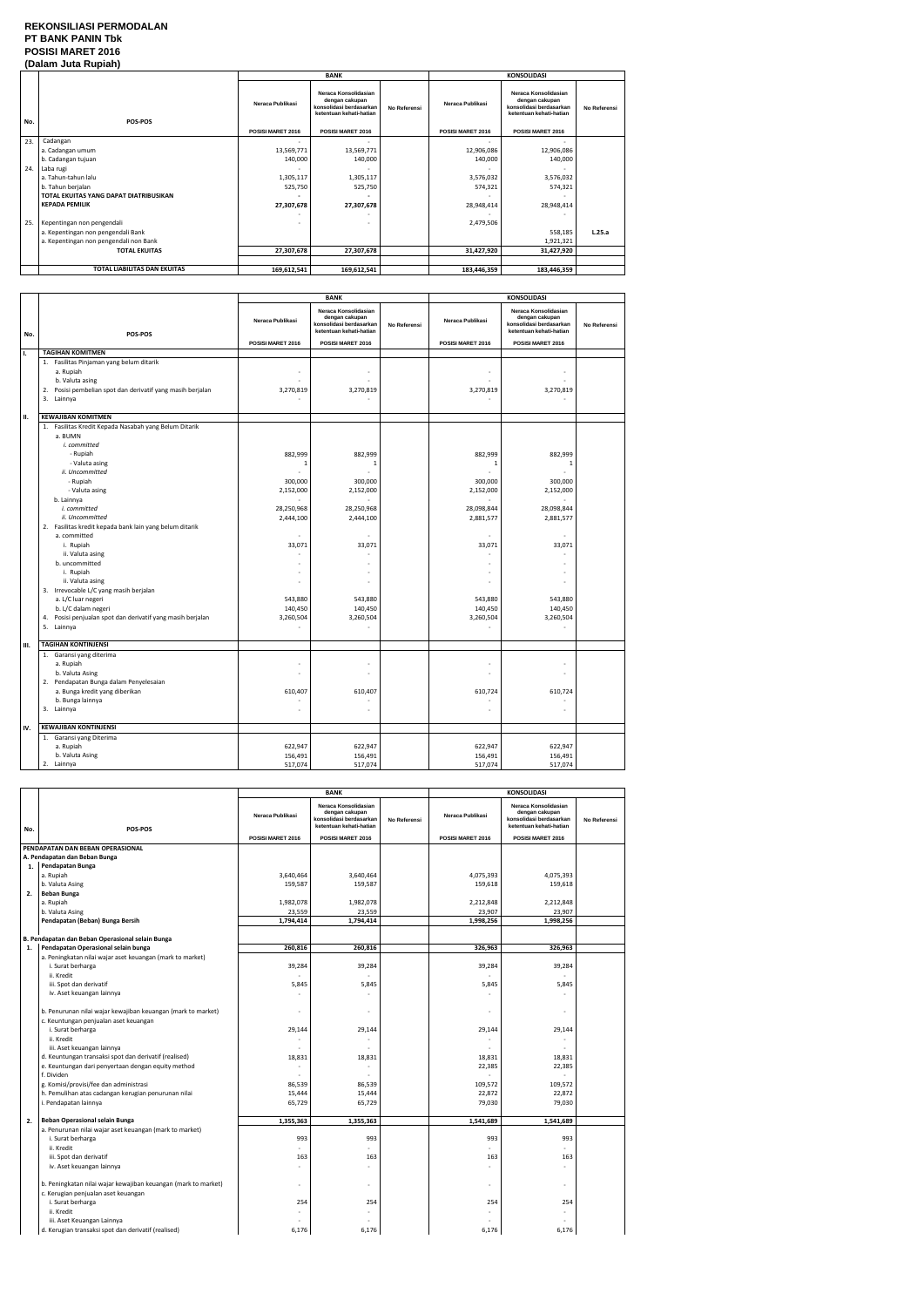#### **REKONSILIASI PERMODALAN PT BANK PANIN Tbk POSISI MARET 2016 (Dalam Juta Rupiah)**

|     |                                                                                          |                   | <b>BANK</b>                                                                                  |              |                   | <b>KONSOLIDASI</b>                                                                           |              |  |  |
|-----|------------------------------------------------------------------------------------------|-------------------|----------------------------------------------------------------------------------------------|--------------|-------------------|----------------------------------------------------------------------------------------------|--------------|--|--|
|     |                                                                                          | Neraca Publikasi  | Neraca Konsolidasian<br>dengan cakupan<br>konsolidasi berdasarkan<br>ketentuan kehati-hatian | No Referensi | Neraca Publikasi  | Neraca Konsolidasian<br>dengan cakupan<br>konsolidasi berdasarkan<br>ketentuan kehati-hatian | No Referensi |  |  |
| No. | POS-POS                                                                                  | POSISI MARET 2016 | POSISI MARET 2016                                                                            |              | POSISI MARET 2016 | POSISI MARET 2016                                                                            |              |  |  |
|     | e. Kerugian penurunan nilai aset keuangan (impairment)                                   |                   |                                                                                              |              |                   |                                                                                              |              |  |  |
|     | i. Surat berharga                                                                        |                   |                                                                                              |              |                   |                                                                                              |              |  |  |
|     | ii. Kredit<br>iii. Pembiayaan syariah                                                    | 324,743           | 324,743                                                                                      |              | 377,541           | 377,541                                                                                      |              |  |  |
|     | iv. Aset keuangan lainnya                                                                |                   |                                                                                              |              | 25,805            | 25,805                                                                                       |              |  |  |
|     | f. kerugian terkait risiko operasional                                                   | 219               | 219                                                                                          |              | 219               | 219                                                                                          |              |  |  |
|     | g. Kerugian dari penyertaan dengan equity method                                         |                   |                                                                                              |              |                   |                                                                                              |              |  |  |
|     | h. Komisi, provisi/fee dan administratif                                                 | 2,380             | 2,380                                                                                        |              | 2,380             | 2,380                                                                                        |              |  |  |
|     | i. Kerugian penurunan nilai aset lainnya (non keuangan)<br>j. Beban tenaga kerja         | 85,500<br>365,542 | 85,500<br>365,542                                                                            |              | 85,665<br>421,774 | 85,665<br>421,774                                                                            |              |  |  |
|     | k. Beban promosi                                                                         | 18,021            | 18,021                                                                                       |              | 20,772            | 20,772                                                                                       |              |  |  |
|     | I. Beban lainnya                                                                         | 551,372           | 551,372                                                                                      |              | 599,947           | 599,947                                                                                      |              |  |  |
|     | Pendapatan (Beban) Operasional selain Bunga Bersih                                       | (1,094,547)       | (1,094,547)                                                                                  |              | (1, 214, 726)     | (1, 214, 726)                                                                                |              |  |  |
|     | LABA (RUGI) OPERASIONAL                                                                  | 699,867           | 699,867                                                                                      |              | 783,530           | 783,530                                                                                      |              |  |  |
|     | PENDAPATAN DAN BEBAN NON OPERASIONAL                                                     |                   |                                                                                              |              |                   |                                                                                              |              |  |  |
| 1.  | Keuntungan (kerugian) penjualan aset tetap dan inventaris                                |                   |                                                                                              |              | 61                | 61                                                                                           |              |  |  |
| 2.  | Keuntungan (kerugian) penjabaran transaksi valuta asing                                  | (4, 447)          | (4, 447)                                                                                     |              | (7, 112)          | (7, 112)                                                                                     |              |  |  |
| 3.  | Pendapatan (beban) non operasional lainnya                                               | 2,293             | 2,293                                                                                        |              | 13,464            | 13,464                                                                                       |              |  |  |
|     | LABA (RUGI) NON OPERASIONAL                                                              | (2, 154)          | (2, 154)                                                                                     |              | 6,413             | 6,413                                                                                        |              |  |  |
|     |                                                                                          |                   |                                                                                              |              |                   |                                                                                              |              |  |  |
|     | LABA (RUGI) TAHUN BERJALAN SEBELUM PAJAK                                                 | 697,713           | 697,713                                                                                      |              | 789,943           | 789,943                                                                                      |              |  |  |
|     | Pajak penghasilan                                                                        |                   |                                                                                              |              |                   |                                                                                              |              |  |  |
|     | a. Taksiran pajak tahun berjalan                                                         | (168, 154)        | (168, 154)                                                                                   |              | (188, 267)        | (188, 267)                                                                                   |              |  |  |
|     | b. Pendapatan (beban) pajak tangguhan                                                    | (3,809)           | (3,809)                                                                                      |              | (2, 463)          | (2, 463)                                                                                     |              |  |  |
|     | LABA (RUGI) TAHUN BERJALAN SETELAH PAJAK BERSIH                                          | 525,750           | 525,750                                                                                      |              | 599,213           | 599,213                                                                                      |              |  |  |
|     |                                                                                          |                   |                                                                                              |              |                   |                                                                                              |              |  |  |
|     | PENGHASILAN KOMPREHENSIF LAIN<br>1. Pos-pos yang tidak akan direklasifikasi ke laba rugi |                   |                                                                                              |              |                   |                                                                                              |              |  |  |
|     | a. Keuntungan revaluasi aset tetap                                                       |                   |                                                                                              |              |                   |                                                                                              |              |  |  |
|     | b. Keuntungan (kerugian) aktuarial program manfaat pasti                                 |                   |                                                                                              |              |                   |                                                                                              |              |  |  |
|     | c. Bagian pendapatan komprehensif lain dari entitas asosiasi                             |                   |                                                                                              |              | (1, 819)          | (1, 819)                                                                                     |              |  |  |
|     | d. Lainnya                                                                               |                   |                                                                                              |              |                   |                                                                                              |              |  |  |
|     | e. Pajak penghasilan terkait pos-pos yang tidak akan direklasifikasi                     |                   |                                                                                              |              |                   |                                                                                              |              |  |  |
|     | ke laba rugi<br>2. Pos-pos yang akan direklasifikasi ke laba rugi                        |                   |                                                                                              |              |                   |                                                                                              |              |  |  |
|     | a. Penyesuaian akibat penjabaran laporan keuangan dalam mata                             |                   |                                                                                              |              |                   |                                                                                              |              |  |  |
|     | uang asing                                                                               |                   |                                                                                              |              |                   |                                                                                              |              |  |  |
|     | b. Keuntungan (kerugian) dari perubahan nilai aset keuangan                              |                   |                                                                                              |              |                   |                                                                                              |              |  |  |
|     | dalam kelompok tersedia untuk dijual<br>c. Bagian efektif lindung nilai arus kas         | 30,785            | 30,785                                                                                       |              | 32,305            | 32,305                                                                                       |              |  |  |
|     | d. Lainnya                                                                               |                   |                                                                                              |              |                   |                                                                                              |              |  |  |
|     | e. Pajak penghasilan terkait pos-pos yang akan direklasifikasi ke                        |                   |                                                                                              |              |                   |                                                                                              |              |  |  |
|     | laba rugi                                                                                | (7,697)           | (7,697)                                                                                      |              | (8,077)           | (8,077)                                                                                      |              |  |  |
|     | PENGHASILAN KOMPREHENSIF LAIN TAHUN BERJALAN - NET PAJAK<br>PENGHASILAN TERKAIT          | 23,088            | 23,088                                                                                       |              | 22,409            | 22,409                                                                                       |              |  |  |
|     |                                                                                          |                   |                                                                                              |              |                   |                                                                                              |              |  |  |
|     | TOTAL LABA KOMPREHENSIF TAHUN BERJALAN                                                   | 548,838           | 548,838                                                                                      |              | 621,622           | 621,622                                                                                      |              |  |  |
|     | Laba yang dapat diatribusikan kepada:                                                    |                   |                                                                                              |              |                   |                                                                                              |              |  |  |
|     | <b>PEMILIK</b>                                                                           | 525,750           | 525,750                                                                                      |              | 574,321           | 574,321                                                                                      |              |  |  |
|     | KEPENTINGAN NON PENGENDALI<br>TOTAL LABA TAHUN BERJALAN                                  |                   |                                                                                              |              | 24,892            | 24,892                                                                                       |              |  |  |
|     |                                                                                          | 525,750           | 525,750                                                                                      |              | 599,213           | 599,213                                                                                      |              |  |  |
|     |                                                                                          |                   |                                                                                              |              |                   |                                                                                              |              |  |  |
|     | Total Penghasilan Komprehensif yang dapat diatribusikan kepada:                          |                   |                                                                                              |              |                   |                                                                                              |              |  |  |
|     | <b>PEMILIK</b>                                                                           | 548,838           | 548,838                                                                                      |              | 597,220           | 597,220                                                                                      |              |  |  |
|     | KEPENTINGAN NON PENGENDALI<br>TOTAL PENGHASILAN KOMPREHENSIF TAHUN BERJALAN              | 548,838           | 548,838                                                                                      |              | 24,402<br>621,622 | 24,402<br>621,622                                                                            |              |  |  |
|     |                                                                                          |                   |                                                                                              |              |                   |                                                                                              |              |  |  |
|     | TRANSFER LABA (RUGI) KE KANTOR PUSAT                                                     |                   |                                                                                              |              |                   |                                                                                              |              |  |  |
|     | <b>DIVIDEN</b>                                                                           | $\overline{a}$    |                                                                                              |              |                   |                                                                                              |              |  |  |
|     |                                                                                          |                   |                                                                                              |              |                   |                                                                                              |              |  |  |
|     | LABA BERSIH PER SAHAM                                                                    | 21.83             | 21.83                                                                                        |              | 23.84             | 23.84                                                                                        |              |  |  |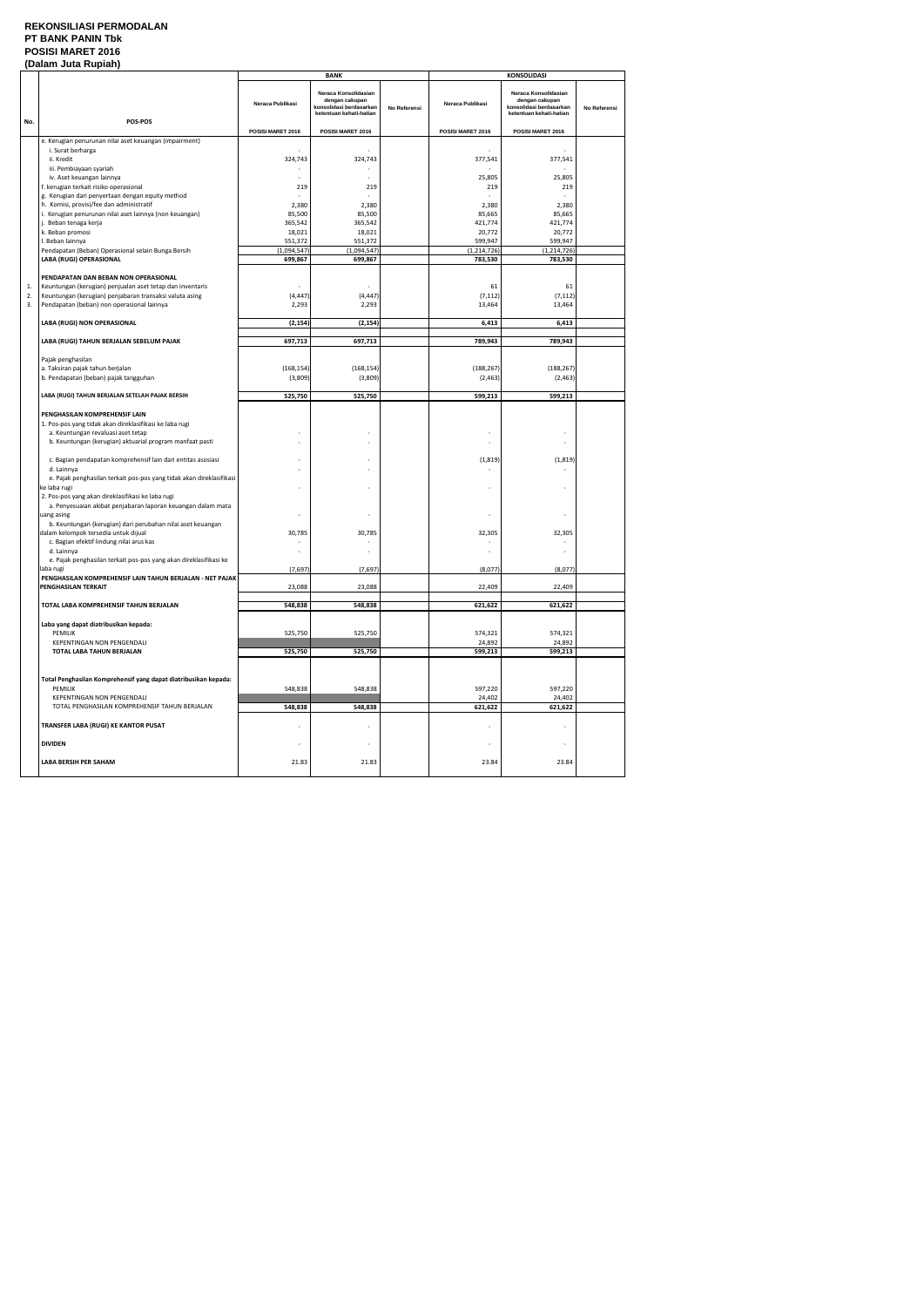## **PENGUNGKAPAN RINCIAN FITUR INSTRUMEN PERMODALAN PT BANK PANIN Tbk POSISI MARET 2016 (Dalam Juta Rupiah)**

|                 | Saham                                                                                |                               |  |  |  |  |
|-----------------|--------------------------------------------------------------------------------------|-------------------------------|--|--|--|--|
| <b>No</b>       | Pertanyaan                                                                           | Jawaban                       |  |  |  |  |
| $\mathbf{1}$    | Penerbit                                                                             | PT Bank Panin Tbk.            |  |  |  |  |
| $\overline{2}$  | Nomor identifikasi                                                                   | 1 sd 24.087.645.998           |  |  |  |  |
| 3               | Hukum yang digunakan                                                                 | Hukum Indonesia               |  |  |  |  |
|                 | Perlakuan instrumen berdasarkan ketentuan KPMM                                       |                               |  |  |  |  |
| 4               | Pada saat masa transisi                                                              | N/A                           |  |  |  |  |
| 5               | Setelah masa transisi                                                                | CET1                          |  |  |  |  |
| 6               | Apakah instrumen eligible untuk Solo/Group atau Group dan Solo                       | Grup, Solo                    |  |  |  |  |
| $\overline{7}$  | Jenis instrumen                                                                      | Saham Biasa                   |  |  |  |  |
| 8               | Jumlah yang diakui dalam perhitungan KPMM                                            | 2,408,765                     |  |  |  |  |
| 9               | Nilai Par dari instrumen                                                             | 2,408,765                     |  |  |  |  |
| 10              | Klasifikasi akuntansi                                                                | Ekuitas                       |  |  |  |  |
| 11              | Tanggal penerbitan                                                                   | 29/12/1982                    |  |  |  |  |
| 12              | Tidak ada jatuh tempo (perpetual) atau dengan jatuh tempo                            | Perpetual                     |  |  |  |  |
| 13              | Tanggal jatuh tempo                                                                  | Tidak ada tanggal jatuh tempo |  |  |  |  |
| 14              | Eksekusi Call Option atas persetujuan pengawas Bank                                  | Tidak                         |  |  |  |  |
| 15              | Tanggal call option, jumlah penarikan dan persyaratan call option lainnya (bila ada) | N/A                           |  |  |  |  |
| 16              | Subsequent call option                                                               | N/A                           |  |  |  |  |
|                 | Kupon/deviden                                                                        |                               |  |  |  |  |
| 17              | Fixed atau floating                                                                  | Floating                      |  |  |  |  |
| $\overline{18}$ | Tingkat dari kupon rate atau index lain yang menjadi acuan                           | N/A                           |  |  |  |  |
| 19              | Ada atau tidaknya dividend stopper                                                   | Tidak                         |  |  |  |  |
| 20              | Fully discretionary; partial or mandatory                                            | <b>FD</b>                     |  |  |  |  |
| 21              | Apakah terdapat fitur step up atau insentif lain                                     | Tidak                         |  |  |  |  |
| 22              | Noncumulative atau cumulative                                                        | Noncumulative                 |  |  |  |  |
| $\overline{23}$ | Convertible atau non-convertible                                                     | Non Convertible               |  |  |  |  |
| 24              | Jika convertible, sebutkan trigger point-nya                                         | N/A                           |  |  |  |  |
| 25              | Jika convertible, apakah seluruh atau sebagian                                       | N/A                           |  |  |  |  |
| 26              | Jika dikonversi, bagaimana rate konversinya                                          | N/A                           |  |  |  |  |
| 27              | Jika dikonversi, apakah mandatory atau optional                                      | N/A                           |  |  |  |  |
| 28              | Jika dikonversi, sebutkan jenis instrumen konversinya                                | N/A                           |  |  |  |  |
| 29              | Jika dikonversi, sebutkan issuer of instrument it converts into                      | N/A                           |  |  |  |  |
| $\overline{30}$ | Fitur Write-down                                                                     | <b>Tidak</b>                  |  |  |  |  |
| $\overline{31}$ | Jika write-down, sebutkan trigger-nya                                                | N/A                           |  |  |  |  |
| 32              | Jika write-down, apakah penuh atau sebagian                                          | N/A                           |  |  |  |  |
| 33              | Jika write-down, permanent atau temporer                                             | N/A                           |  |  |  |  |
| $\overline{34}$ | Jika temporer write down, jelaskan mechanisme write-up                               | N/A                           |  |  |  |  |
| $\overline{35}$ | Hierarki instrumen pada saat likuidasi                                               | Urutan terakhir (Junior)      |  |  |  |  |
| 36              | Apakah transisi untuk fitur yang non-complaint                                       | Tidak                         |  |  |  |  |
| 37              | Jika Ya, jelaskan fitur non-complaint                                                | N/A                           |  |  |  |  |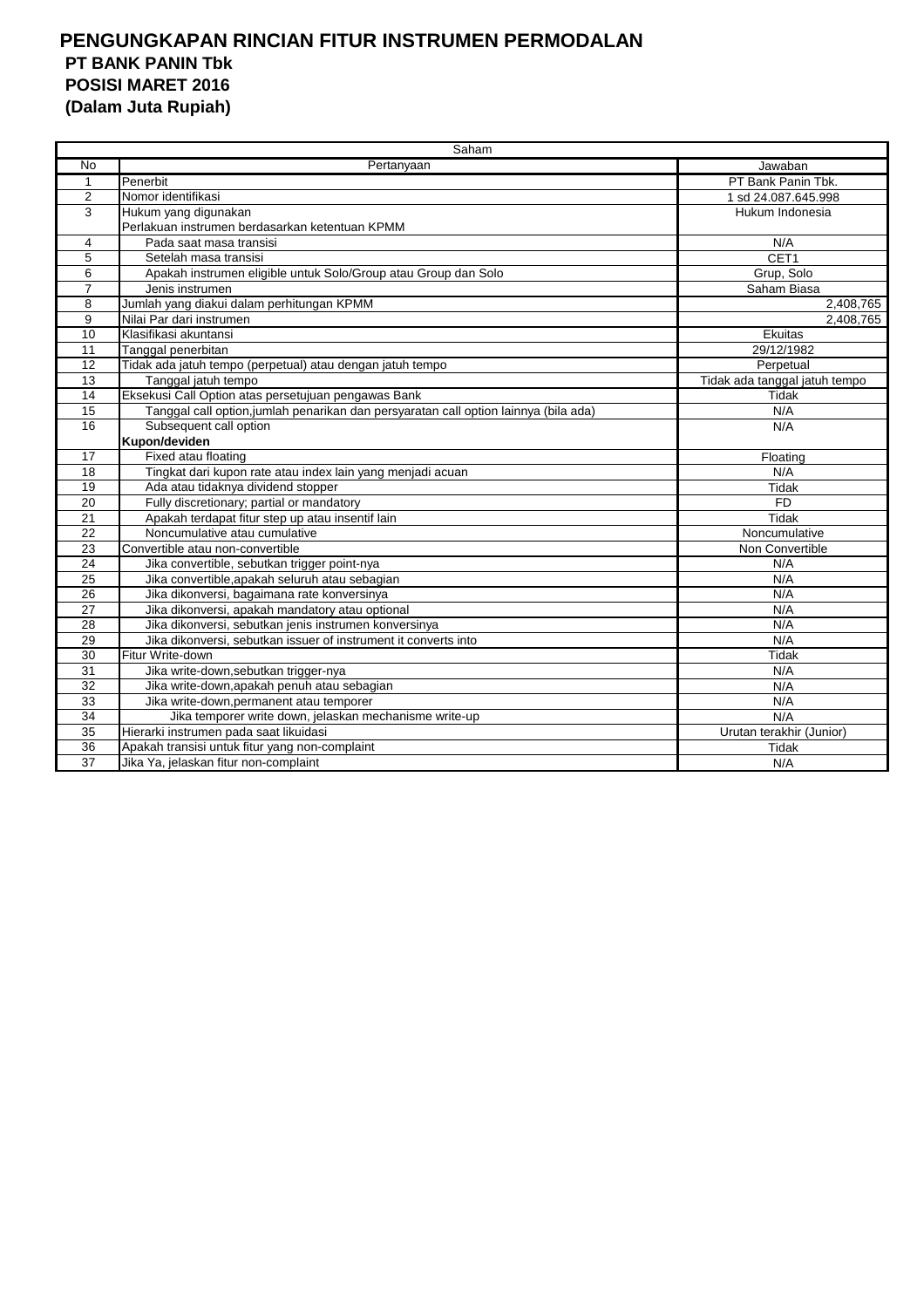## **PENGUNGKAPAN RINCIAN FITUR INSTRUMEN PERMODALAN PT BANK PANIN Tbk POSISI MARET 2016 (Dalam Juta Rupiah)**

|                 | Obligasi Subordinasi III                                                             |                            |
|-----------------|--------------------------------------------------------------------------------------|----------------------------|
| No              | Pertanyaan                                                                           | Jawaban                    |
| $\mathbf{1}$    | Penerbit                                                                             | PT Bank Panin Tbk.         |
| $\overline{2}$  | Nomor identifikasi                                                                   | IDA000046106               |
| 3               | Hukum yang digunakan                                                                 | Hukum Indonesia            |
|                 | Perlakuan instrumen berdasarkan ketentuan KPMM                                       |                            |
| 4               | Pada saat masa transisi                                                              | N/A                        |
| $\overline{5}$  | Setelah masa transisi                                                                | $\overline{12}$            |
| 6               | Apakah instrumen eligible untuk Solo/Group atau Group dan Solo                       | Group, Solo                |
| $\overline{7}$  | Jenis instrumen                                                                      | Surat berharga subordinasi |
| 8               | Jumlah yang diakui dalam perhitungan KPMM                                            | 820,000                    |
| 9               | Nilai Par dari instrumen                                                             | 2,460,000                  |
| 10              | Klasifikasi akuntansi                                                                | Ekuitas                    |
| $\overline{11}$ | Tanggal penerbitan                                                                   | 9/11/2010                  |
| 12              | Tidak ada jatuh tempo (perpetual) atau dengan jatuh tempo                            | Dengan Jatuh Tempo         |
| 13              | Tanggal jatuh tempo                                                                  | 9/11/2017                  |
| 14              | Eksekusi Call Option atas persetujuan pengawas Bank                                  | <b>Tidak</b>               |
| 15              | Tanggal call option, jumlah penarikan dan persyaratan call option lainnya (bila ada) | N/A                        |
| 16              | Subsequent call option                                                               | N/A                        |
|                 | Kupon/deviden                                                                        |                            |
| 17              | Fixed atau floating                                                                  | Fixed                      |
| 18              | Tingkat dari kupon rate atau index lain yang menjadi acuan                           | 10,50%                     |
| 19              | Ada atau tidaknya dividend stopper                                                   | <b>Tidak</b>               |
| 20              | Fully discretionary; partial or mandatory                                            | Mandatory                  |
| 21              | Apakah terdapat fitur step up atau insentif lain                                     | Tidak                      |
| 22              | Noncumulative atau cumulative                                                        | Cumulative                 |
| 23              | Convertible atau non-convertible                                                     | Non-convertible            |
| $\overline{24}$ | Jika convertible, sebutkan trigger point-nya                                         | N/A                        |
| 25              | Jika convertible, apakah seluruh atau sebagian                                       | N/A                        |
| 26              | Jika dikonversi, bagaimana rate konversinya                                          | N/A                        |
| 27              | Jika dikonversi, apakah mandatory atau optional                                      | N/A                        |
| 28              | Jika dikonversi, sebutkan jenis instrumen konversinya                                | N/A                        |
| 29              | Jika dikonversi, sebutkan issuer of instrument it converts into                      | N/A                        |
| $\overline{30}$ | Fitur Write-down                                                                     | <b>Tidak</b>               |
| 31              | Jika write-down, sebutkan trigger-nya                                                | N/A                        |
| $\overline{32}$ | Jika write-down, apakah penuh atau sebagian                                          | N/A                        |
| 33              | Jika write-down, permanent atau temporer                                             | N/A                        |
| $\overline{34}$ | Jika temporer write down, jelaskan mechanisme write-up                               | N/A                        |
| 35              | Hierarki instrumen pada saat likuidasi                                               | Junior/Subordinasi         |
| 36              | Apakah transisi untuk fitur yang non-complaint                                       | Tidak                      |
| 37              | Jika Ya, jelaskan fitur non-complaint                                                | N/A                        |